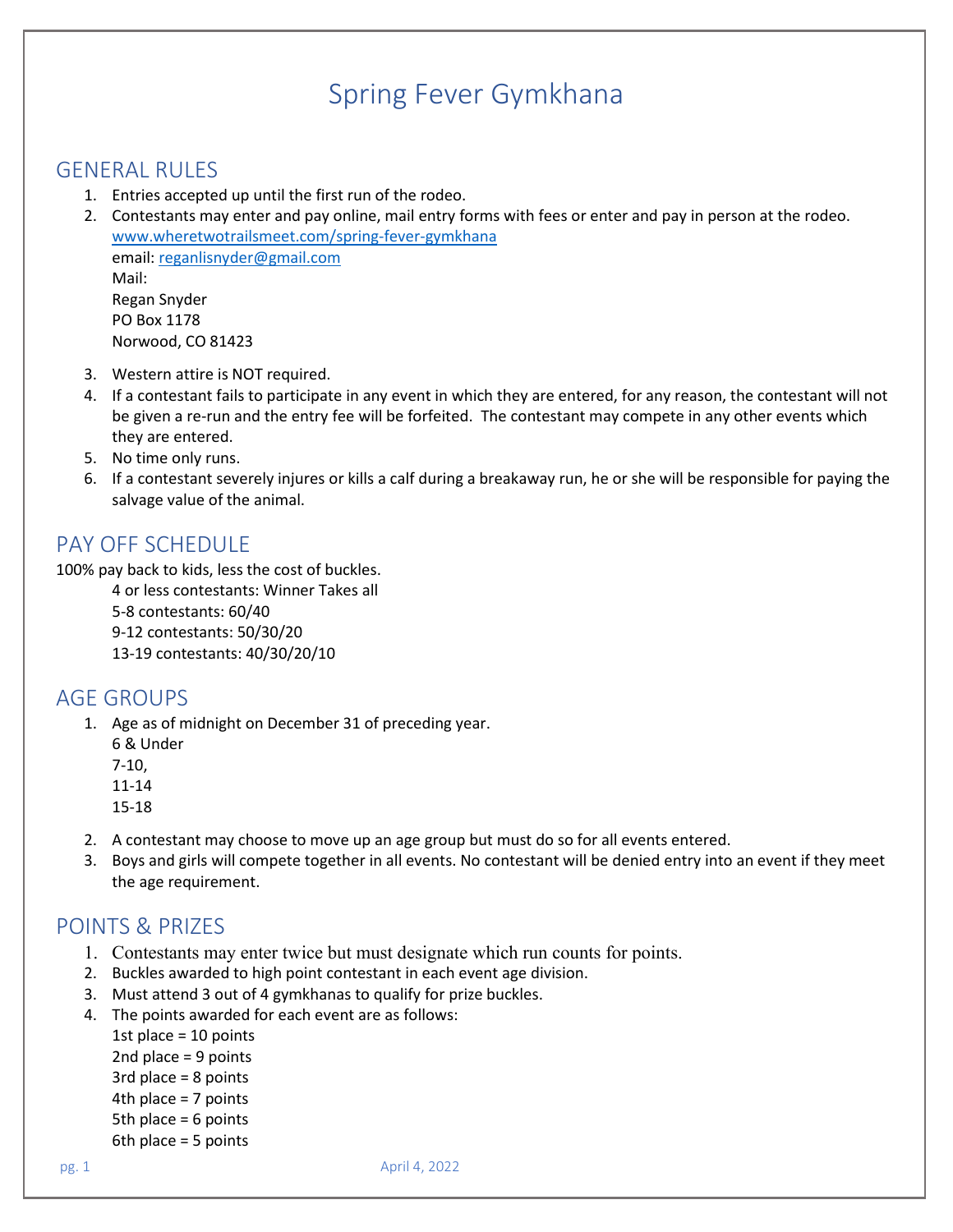7th place = 4 points 8th place = 3 points 9th place = 2 points 10th place = 1 points

- 5. The total points earned by a contestant will determine event winners and all-around winners.
- 6. Points will be awarded in every event run. Points will count toward all-around in every event run. One contestant constitutes an event.
- 7. In the event of a tie for an event age division champion the following tie-breaker rules will apply: The total points won by a contestant. Then,

The total number of first places won by a contestant. Then,

The total number of second places won by a contestant. Then,

The total number of third places won by a contestant, and so on and so forth.

## CONTESTANT DISQUALIFICATIONS

- 1. Contestants will be disqualified for any of the following offenses:
	- a. Being under the influence of alcohol, or any other illegal substance,
	- b. in the arena or within 100 yards of the arena.
	- c. Fighting or quarreling on the fairgrounds.
	- d. Mistreatment of any stock.
	- e. Refusing to compete during a performance.
	- f. Cheating or attempting to cheat.
	- g. Abusive or foul behavior or language in the arena or surrounding areas.
- 2. Contestant will be disqualified for being in the pen with livestock at any time, except when accompanied by the stock contractor, arena director, or a judge, or when assigned to work in that area.
- 3. Contestant may be disqualified only by agreement of the rodeo judges and the arena director.
- 4. No adults, except designated officials, will be allowed in the arena; with the exception that one parent or other adult may be allowed to assist each contestant. Parent, or other assisting adult, may not cross the start line. If parent crosses start line before run is completed, it will be a no-time.
- 5. Parent, or other adult assisting contestant, will not be required to be in Western attire.
- 6. No protests, arguments, interference, or disturbance of any sort will be tolerated in the arena by any contestant, parent, relative or assistant. Judge may disqualify a contestant for violation of this rule.
- 7. Complaints will be submitted, in writing, duly documented and signed, immediately following the rodeo to the Arena Director.

#### RULES TO INSURE HUMANE TREATMENT OF LIVESTOCK

- 1. Animals for all events will be inspected before the gymkhana and no sore, lame, sick or injured animal, or animal with defective eyesight shall be permitted.
- 2. No animal shall be beaten, mutilated or cruelly prodded. Standard electric prods should be used as little as possible. No electrical devices may be used by a contestant or on their horse. No sharp or cutting objects in cinch, saddle girths, or flank straps shall be permitted.
- 3. No stimulants of hypnotics to be used or given to any animal used for contest purposes.
- 4. Contestant will be disqualified for any mistreatment of livestock.

#### ANNOUNCERS

- 1. It shall be a violation of the rules for an announcer to deliberately misrepresent any contest action.
- 2. Contestants' times shall be announced during timed events.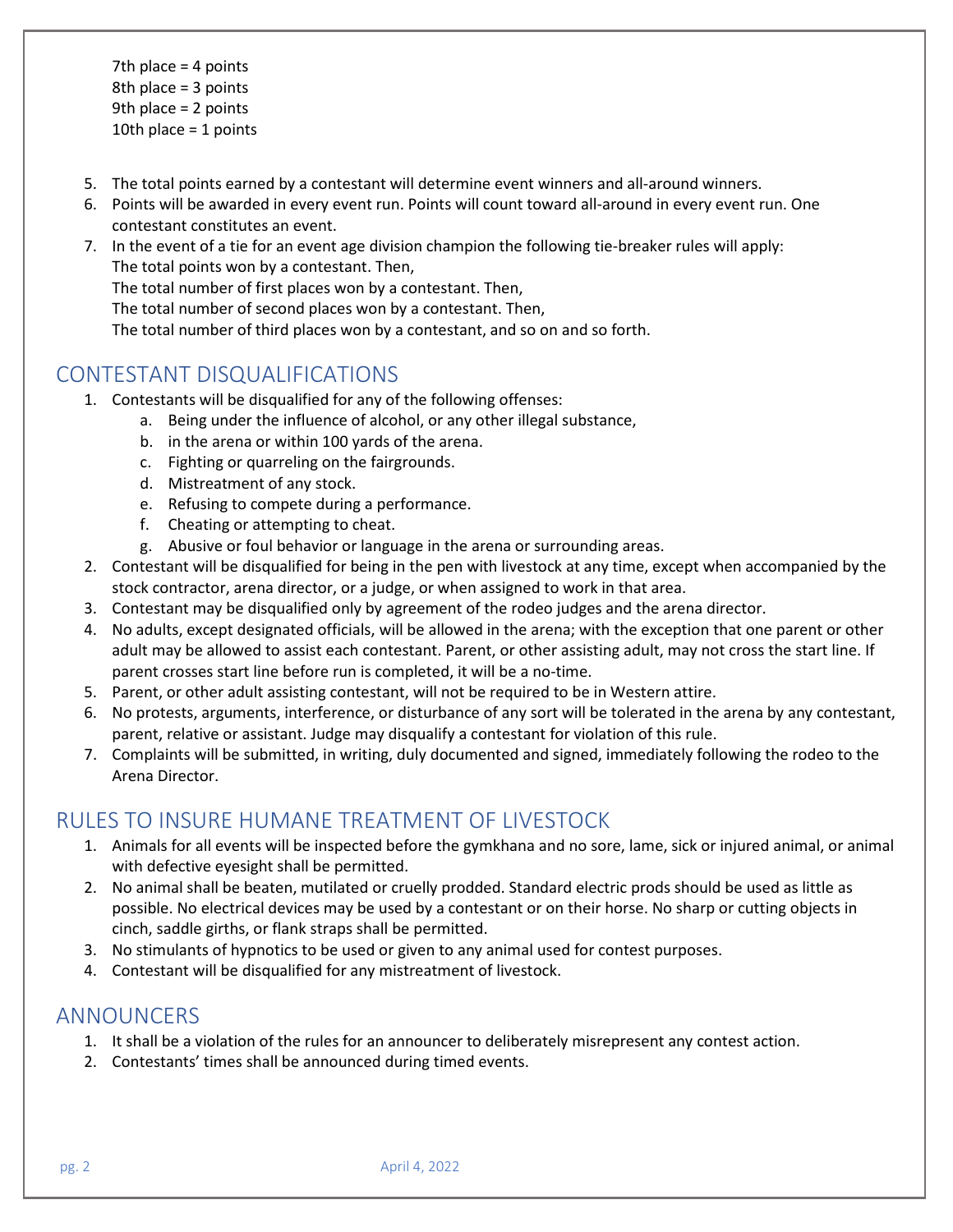## TIMERS AND FLAGGERS

- 1. Electric eye timers will be used in all timed events, and additionally a rope barrier will be used in roping events.
- 2. There will be at least one back-up timer with a stopwatch for each eye.
- 3. The time on any electric eye shall prevail, unless the eye fails, then the back-up time will stand. Times will not be averaged between the two clocks. If both times are missed, it will be at the judge's discretion if the rider gets a re-run.
- 4. All timers should be familiar with the operation of their clock. All timers will start and stopwatch with the flagger, not the contestant.
- 5. Flaggers will stand at the eye for timed events and will keep in plain sight for the timers.
- 6. In all events, time will be taken between the two flags.
- 7. In all events, flagger is to always flag time first, and then flag a no-time if run is not legal.

### BREAKAWAY ROPING

- 1. Senior and youth age divisions will rope calves out of the box.
- 2. Juniors will rope the sled dummy out of the box.
- 3. Pee Wee age division will rope the calf dummy from the ground.
- 4. Roping events will be conducted in a closed arena.
- 5. In all roping events, horse must clear the box before first loop is thrown.
- 6. In all roping events, contestant is allowed a "pusher" for calves. If any part of the pusher's body breaks the place of the chute gate before the animal releases the barrier, the contestant will receive a no-time. No rattling of chute for any contestant at any time during any event.
- 7. Breakaway calves will be chute run
- 8. The rope must be attached to the horn in such a manner as to allow the rope to be released from the horn when the calf hits the end of the rope.
- 9. Contestants must use approved string and have it tied on at the end of their rope. This must be checked by the barrier judge before entering the roping box.
- 10. If rope is broken free from horn by contestant or won't break free when calf hits the end of the rope, the contestant will receive a no-time. If rope happens to dally horn, roper may ride forward and un dally rope, but calf must break rope from horn.
- 11. Rope must be tied to the horn and may not be run through bridle, tiedown, or neck rope or any other device.
- 12. A colored cloth or flag must be attached to the rope at the saddle horn so the judge can tell when the rope breaks from the horn.
- 13. The catch as catch can rule shall apply after the loop has passed over the calf's head. Rope must be released from the contestant's hand to be a legal catch.
- 14. Contestant cannot receive assistance, of any kind, after crossing the starting line.
- 15. Contestants will have one loop.
- 16. One minute time limit on event.
- 17. 10 seconds will be added to the run if the barrier is broken.

# RACE EVENTS

- 1. In all race events the horse's nose must be flagged coming and going over the line. Time will be taken between the two flags.
- 2. The pattern will be considered broken and a no-time given if, at any time after crossing the start line, the plane of the start/finish line is broken by the contestant or their horse, before completing the pattern and crossing the finish line.
- 3. In all race events, contestant will be given the option of taking a manual time or rerun, to be run at the end of their age group, if the electric timer fails.
- 4. No re-run will be given due to faulty or broken equipment furnished by the contestant in any event.
- 5. Each contestant may have one parent or other adult assistant in the arena during their run.